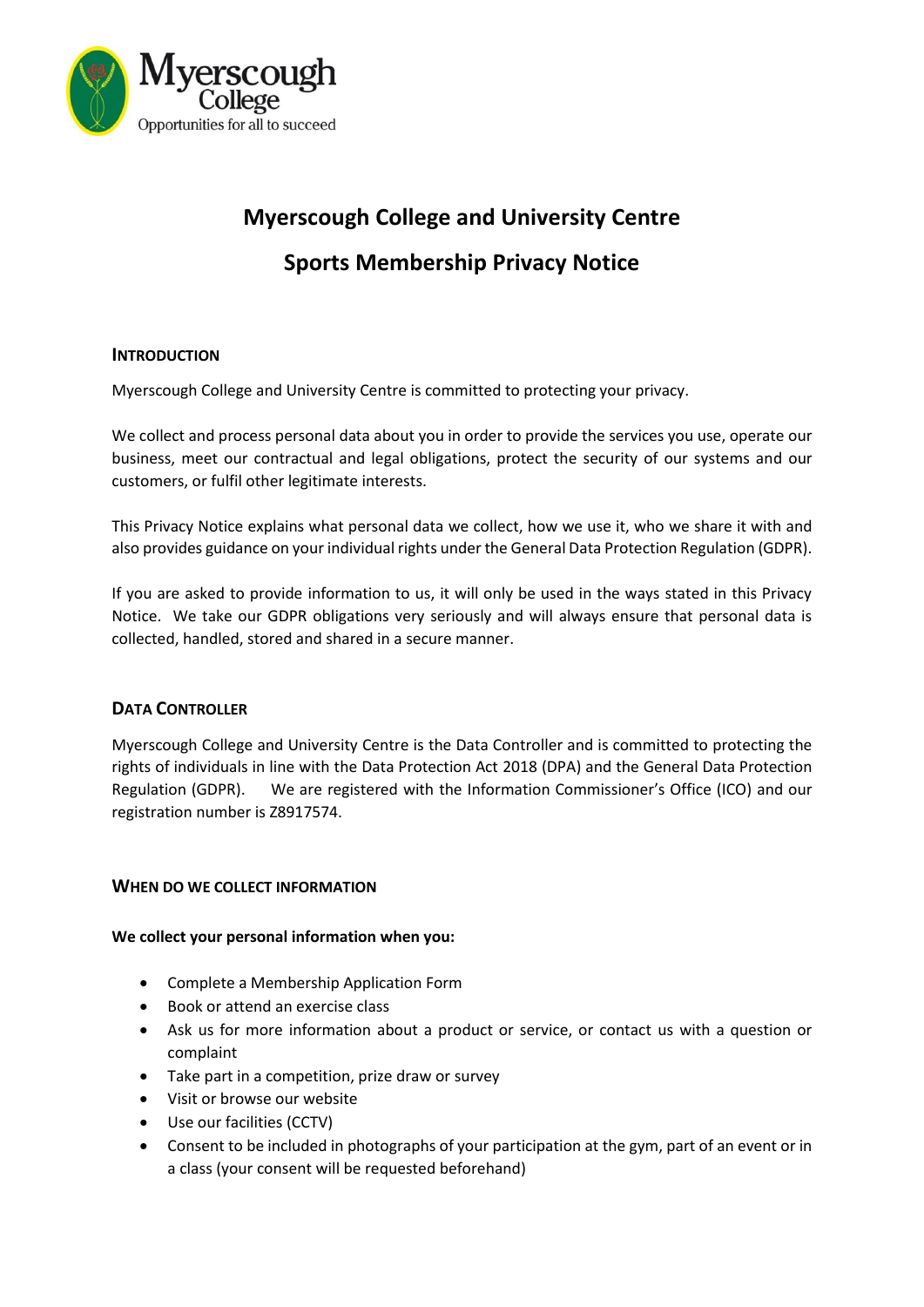## **WHAT INFORMATION DO WE COLLECT**

- Name
- Date of Birth
- Gender
- Postal Address
- Email Address
- Telephone Number
- Health Declaration
- Credit/Debit Card Information
- **•** Bank Account Details
- Usage Records and Duration of Visits
- Membership Information such as dates of payment, the services you use, and any other information related to your account

# **HOW DO WE USE THIS INFORMATION**

We will use your personal information to provide you with the services, products or information that you have requested and for administration purposes. We may use your information to:

- Process your membership application
- Bill you for using our services as part of your membership
- Keep you informed about our services, including operational matters relating to your membership
- Provide relevant services to you
- Confirm your attendance to exercise classes or lessons
- Allow you to monitor your gym usage
- Respond to any questions or concerns you might have about our services
- Understand how you use our services, to help us develop relevant and updated services
- Prevent and detect fraud and other crimes

Where we process your personal information based upon your consent, you have the right to withdraw consent at any time, for example your consent to receive direct marketing. If you no longer wish to receive marketing messages from us, please visit our website where you can opt out.

# **CATEGORIES OF PERSONAL DATA**

Myerscough College and University Centre recognises the significance of sensitive personal data and will only process such data if certain conditions are met. These conditions are outlined in guidance from the UK Information Commissioner's Office.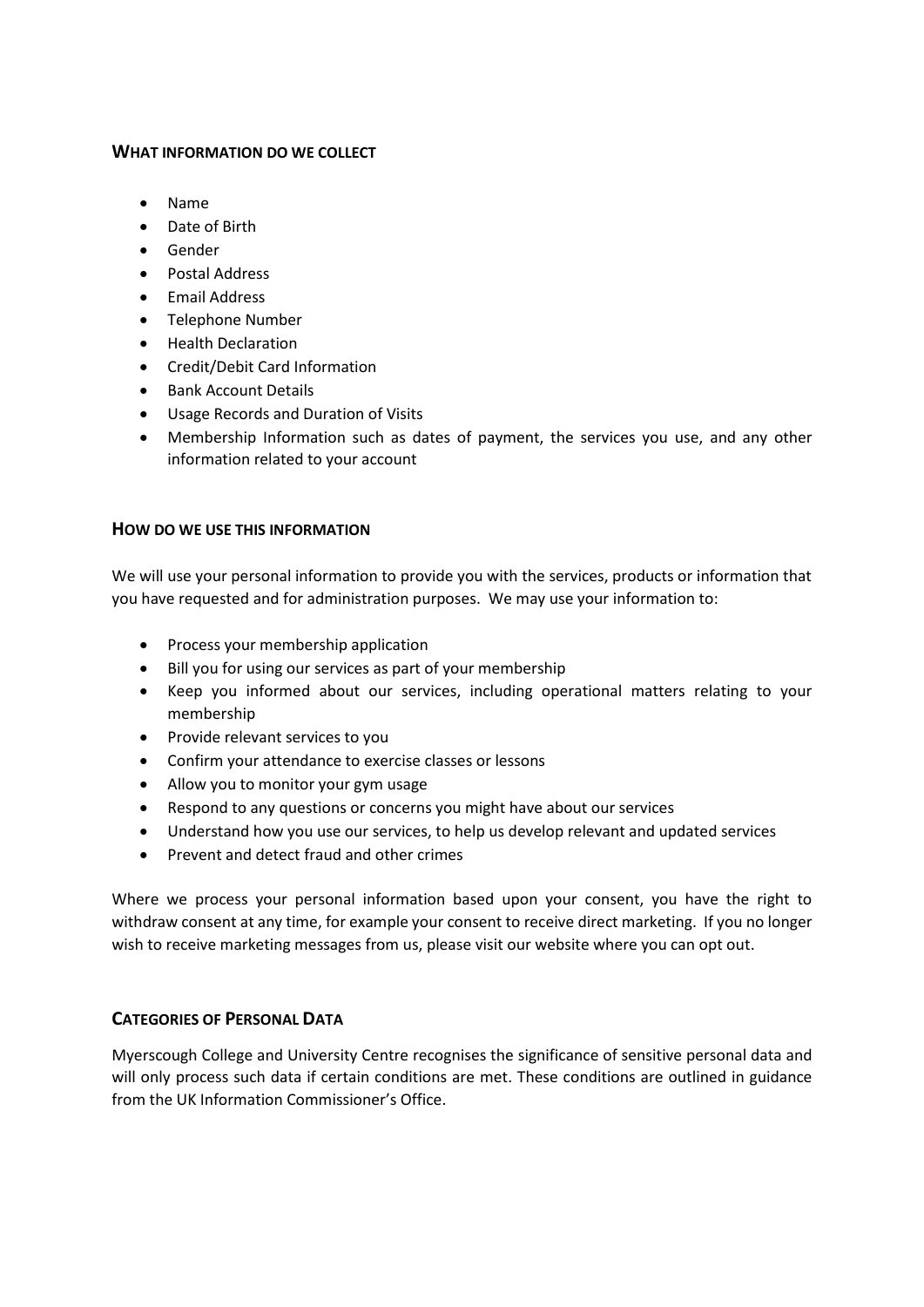# **OUR LEGAL BASIS FOR PROCESSING YOUR PERSONAL DATA**

## **Consent**

 For the management of direct marketing about our services and products and the use of photographic images

## **Contract**

- To fulfil our commitment to you in relation to the membership package that you have purchased
- The processing and recovery of fees

#### **Legitimate Interest**

 Use of CCTV systems in accordance within the ICO Code of Practice for the legitimate purpose of providing a safe environment, facilitating the prevention and detection of crime and to assist with investigations into potential breaches of policies and procedures.

Myerscough College and University Centre will not use the information that you provide to make automated decisions about you.

## **INFORMATION SHARING AND DISCLOSURE**

Myerscough College and University Centre will not sell your personal information.

# **VISITORS TO OUR WEBSITE**

A cookie is a small file placed on your computer's hard drive. It enables our website to identify your computer as you view different pages on our website. Cookies allow websites and applications to store your preferences in order to present content, options or functions that are specific to you. They also enable us to see how many people use our website and what pages they are likely to visit. All cookies used by our website are used in accordance with the current Privacy and Electronic Communications Regulations 2011.

Cookies do not provide us with access to your computer/device or any information about you, other than that which you choose to share with us. You can use your web browser's cookie settings to determine how our website uses cookies. If you would prefer that our website does not store cookies on your device, you should set your web browser to refuse cookies. Please be aware however that doing so may affect how our website functions and some features may become unavailable to you.

Unless you have changed your browser to refuse cookies, our website will issue cookies when you visit it.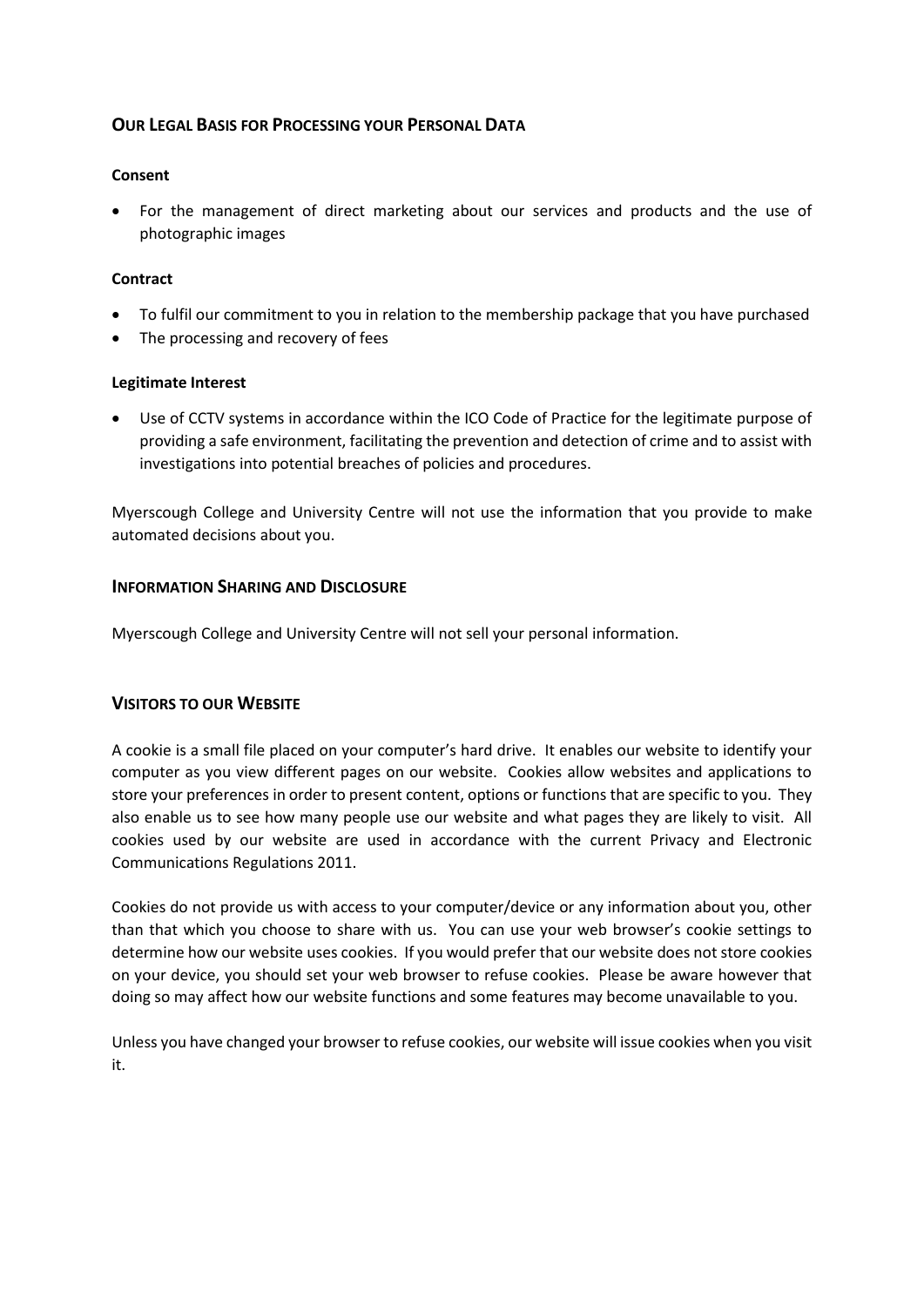## **PEOPLE WHO REQUEST INFORMATION FROM US**

If you request information from us by letter, telephone, email, via our website or face to face, we will make a record of that enquiry and will use the information you give us to provide you with an appropriate response. We will only use your information for this purpose unless you specifically consent to us contacting you in the future in relation to services we provide. Where such consent is given, you are able to request that we stop contacting you at any time.

## **HOW LONG WE KEEP YOUR PERSONAL DATA**

We will store your details for as long as you are a member, or following cancellation and to meet legal requirements including financial audit, anti-fraud and money laundering regulations and we will store your information for no more than six years from the last activity on your membership account.

# **YOUR RIGHTS**

Under GDPR, you have the rights as an individual to:

- Find out what personal data we hold about you and obtain a copy of this data, free of charge, within one month of you making the request
- Ask to correct inaccurate or incomplete data

If you think we are acting unfairly or unlawfully, you can:

- Object to the way we are using your data
- Complain to the [UK Information Commissioner's Office](https://ico.org.uk/)

Under certain circumstances, you also have the right to ask us to:

- Restrict the use off your data (if you have raised issues about the accuracy or use of your data until we have investigated and responded to your concerns)
- Erase your information (the right to be forgotten)
- Comply with your wishes, where you have previously agreed to us processing your data, and have withdrawn consent to further processing
- Provide you with a portable electronic copy of the data you have provided to us.

Should you wish to see what personal data we hold about you, you should make a Subject Access Request to the Data Protection Officer by emailing [dpo@myerscough.ac.uk,](mailto:dpo@myerscough.ac.uk) or in writing to:

Data Protection Officer Myerscough College St Michaels Road Bilsborrow Preston PR3 0RY

Further information on your rights can be found a[t https://ico.org.uk/](https://ico.org.uk/)